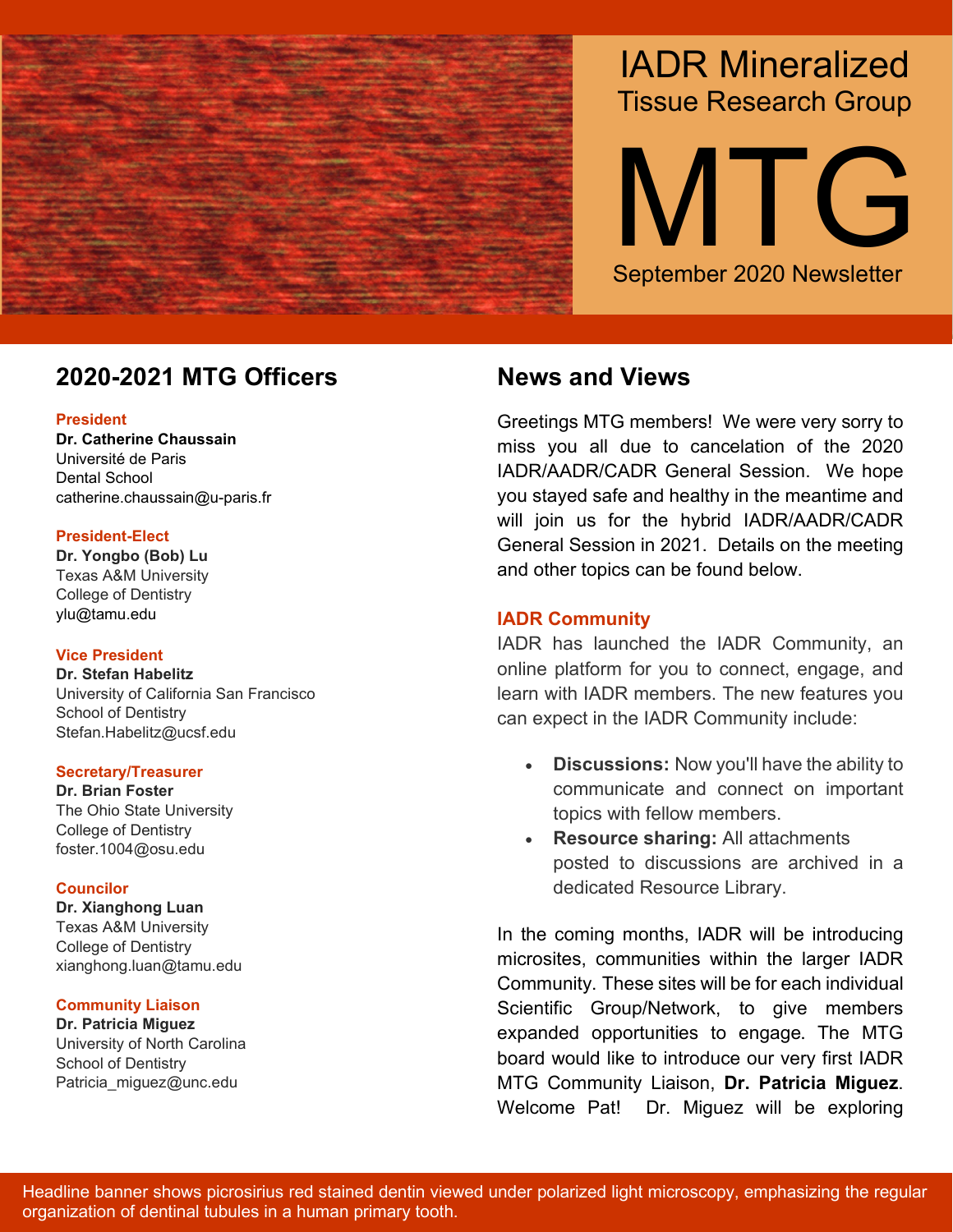opportunities to use the Community platform to benefit MTG members. Get in touch if you have ideas!

#### **2021 IADR/AADR/CADR General Session**

The 2021 IADR/AADR/CADR General Session will occur July 21-24, 2021, in Boston, MA, USA [\(https://www.iadr.org/2021iags\)](https://www.iadr.org/2021iags). The 2021 session will be a hybrid meeting, offering both virtual components and in-person events. Virtual components may include live stream presentations, simulcast presentations, prerecorded presentations or any combination of these. Any virtual content from the 2021 IADR/AADR/CADR General Session will be recorded and available afterwards in the IADR CE On Demand library. The recorded content is free for all IADR members.

We are soliciting ideas for MTG-sponsored Symposia, Lunch & Learning Sessions, and Satellite Symposia. Please send a session title, list of speakers (with institutions) and their individual titles/topics, and a summary/abstract for the session. The MTG will review the proposal and provide approval or feedback. More details on session proposals can be found on the IADR website [\(https://www.iadr.org/2021iags/Session-](https://www.iadr.org/2021iags/Session-Proposals)[Proposals\)](https://www.iadr.org/2021iags/Session-Proposals). It's not too early to begin planning abstracts to submit for oral/poster presentations.

- **Session proposal** submission deadline: November 16, 2020
- **Abstract** submission deadline: March 1, 2020

#### **Vote!**

Elections are now open for the positions of MTG Vice-President and Secretary/Treasurer. All MTG members should have received an email with a

link to vote for these positions, as well as other IADR elections. Please vote by the deadline, **November 6, 2020**.

#### **MTG 2020 Young Investigator Awards**

Due to cancelation of the 2020 meeting, we missed the opportunity to present awards to the 2020 outstanding young investigators. Please join us in congratulating the winners:

- **Runze Jin**, DDS/DMD BDS student, Wuhan University, China; Title: *Loss of MiR338 Rescues the Bone Defects in Runx2 Heterozygous Mutation Partially*
- **Michael Chavez**, PhD student, the Ohio State University, USA; Title: *Impaired Alveolar Bone Healing in Bone Sialoprotein Knockout Mice*
- **Courtney Williams**, DDS/DMD BDS student, Texas A&M University College of Dentistry, USA; Title: *Dominating Role of Bone Morphogenetic Protein 1 (BMP1) in Periodontium*
- **Wei He**, PhD student, University of Washington, USA; Title: *Magnesium Induces Subperiosteal Osteogenesis in Vitro and in Rat Model*
- **Nicolas Obtel**, DDS/DMD BDS student, Dental school of Paris Descartes UniversityEcole Normale Supérieure/The Forsyth Institute, France; Title: *Posteruptive Changes of Porcine Tooth Enamel Properties*
- **Harunur Rashid**, Postdoctoral fellow, University of Alabama at Birmingham, USA; Title: *Runx2 Activity in Hypertrophic Chondrocytes Regulates Resorption of Calcified Cartilage*

Keep up the great work everyone!